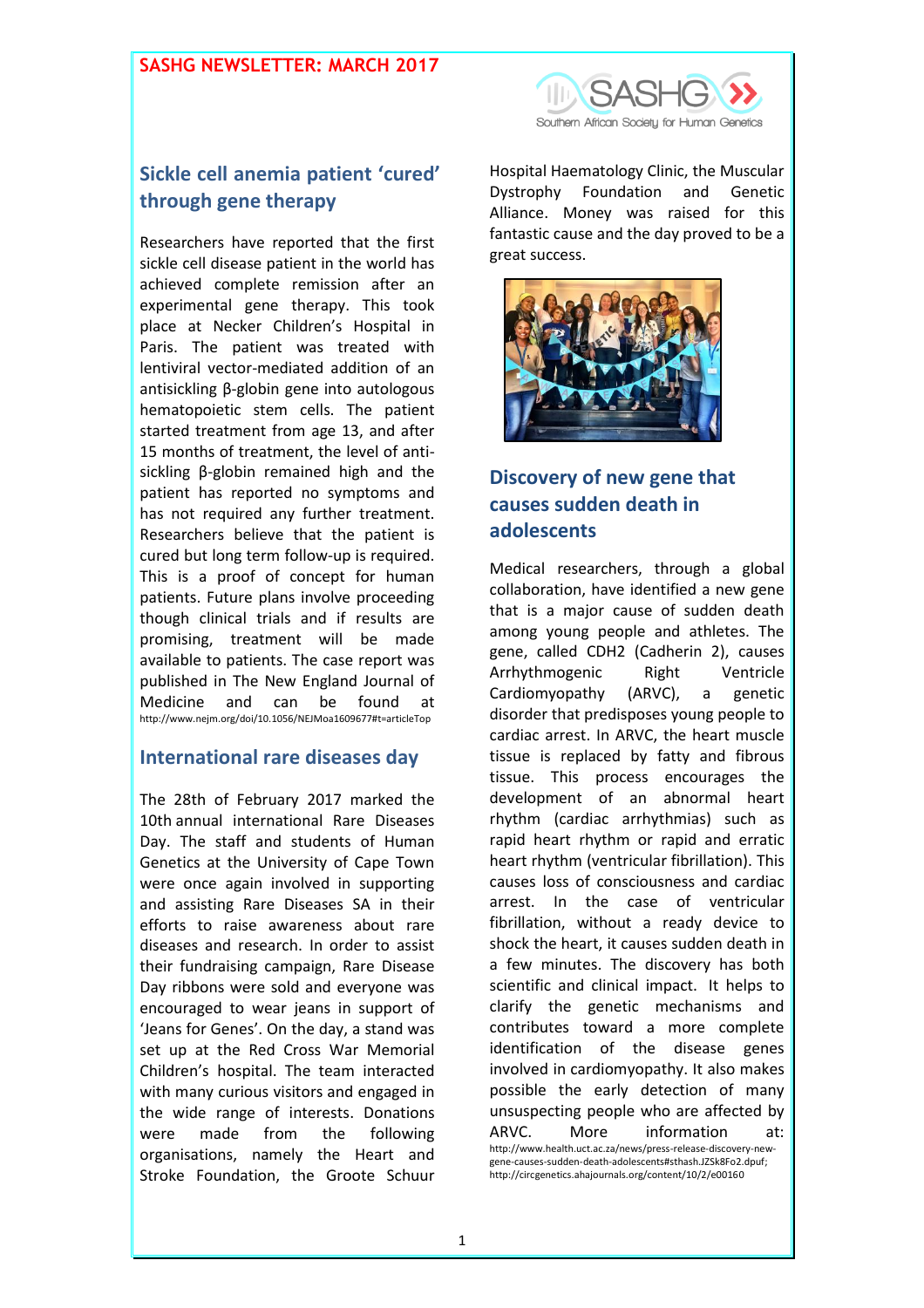### **PROFILE**





#### **Tarryn Shaw**

**MSc (Med) Genetic Counselling**

**Division of Human Genetics, UCT**

#### **1. What is your current area(s) of research?**

I completed my master's research on Fetal Alcohol Spectrum Disorders (FASD) in the Western Cape. I wanted to understand the reasons behind why women drink during their pregnancy, to understand their education and awareness about the effects of alcohol consumption during pregnancy, and to determine what prevention and intervention work is required to attempt to reduce the alarming rates of FASD in South Africa.

#### **2. What is your background and how did you become interested in your field of research?**

I am fascinated by both the medical and molecular (genetic) aspects of diseases. I have a passion for working with and helping people and therefore my career as a genetic counsellor is the perfect fit for combining these aspects and working with people. I obtained my BSc Honours degree at Stellenbosch University in 2012. I completed my MSc (Med) Genetic Counselling degree in 2015 at UCT and I recently completed my HPCSA internship in 2016. I am now a newly qualified genetic counsellor.

#### **3. What piece of advice would you give to somebody beginning their career in genetics?**

"Choose a job you love and you will never have to work a day in your life." Following your dreams is challenging but your passion will drive you. Don't ever let anyone stand in the way of your dreams or make you doubt your own capability. Where there is a way, find it. Where there is no way, make it.

#### **4. What does your typical working day look like?**

I work at different clinics at both Groote Schuur Hospital and Red Cross Children's Hospital. I am also involved in facilitating medical students with cases presented to them and participate in the clinical and academic activities at UCT.

#### **5. Do you know any science jokes you can share?**